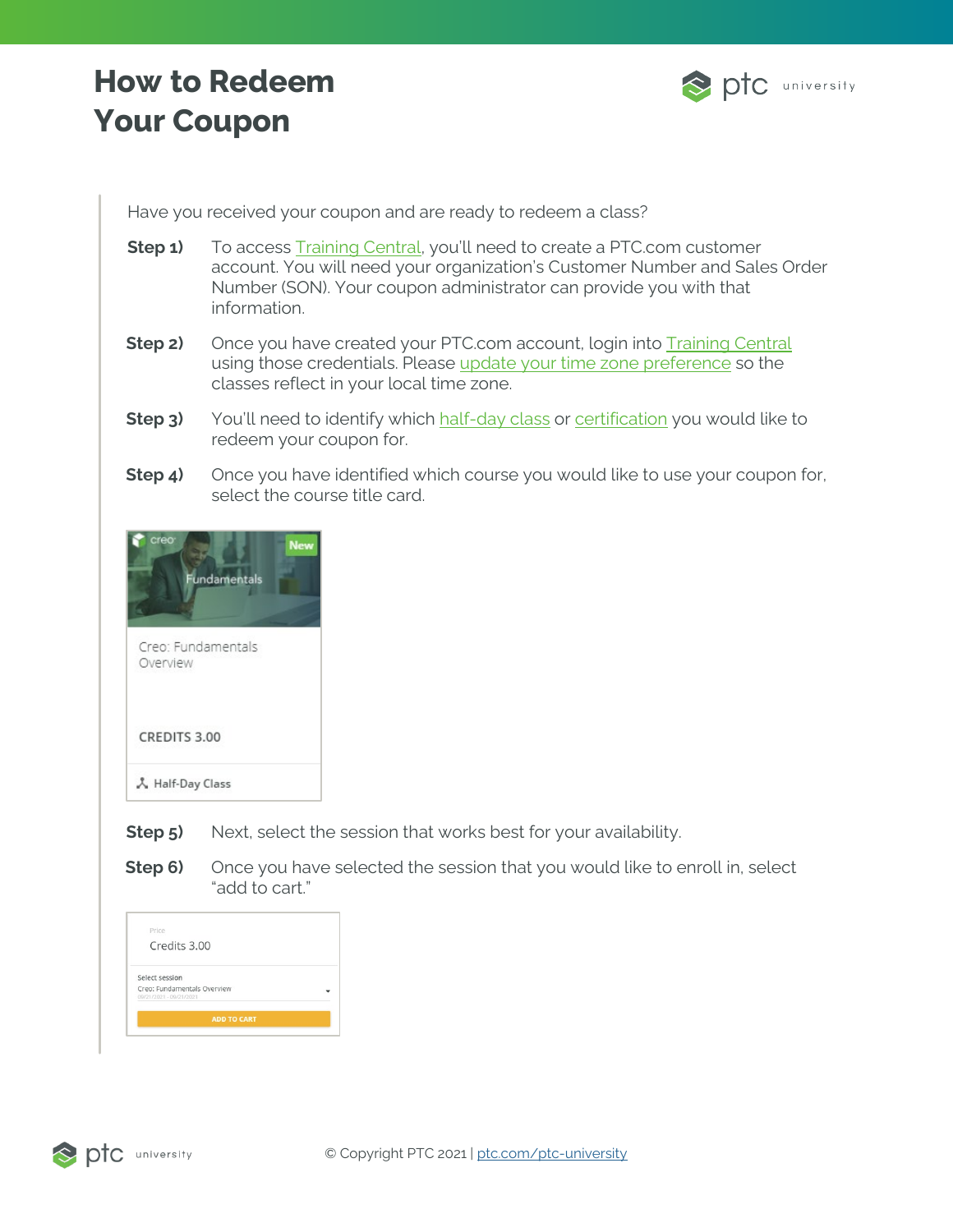## **How to Redeem Your Coupon**



- You can only redeem one course/certification per coupon at a time.
- Coupons require approval from the PTC University Administration Team. If you submit a coupon within 24 hours of the class start time, we cannot assure that your registration will be approved. We recommend registering at least 2-working days prior to the class start date.
- **Step 7)** When prompted, click "view cart." You'll be redirected to new page and be able to enter your coupon code in the coupon field.



**Step 8)** Click "Apply Coupon" and you should now see that the total number of credits required is equal to zero. Then select "Checkout."

| Language: English<br>Duration: 03:00       | Creo: Fundamentals Overview<br>Session: Creo: Fundamentals Overview            | Credits $3.00$      |
|--------------------------------------------|--------------------------------------------------------------------------------|---------------------|
| Coupon Code: 4567-9876-C01-T02-V3-TNEDHUTS | Discount: Credits 3.00 on cart total                                           | Remove Coupon       |
| <b>Coupon Code</b>                         | Insert your coupon code here and press Enter.<br>4567-9876-C01-T02-V3-TNEDHUTS |                     |
|                                            |                                                                                | <b>APPLY COUPON</b> |